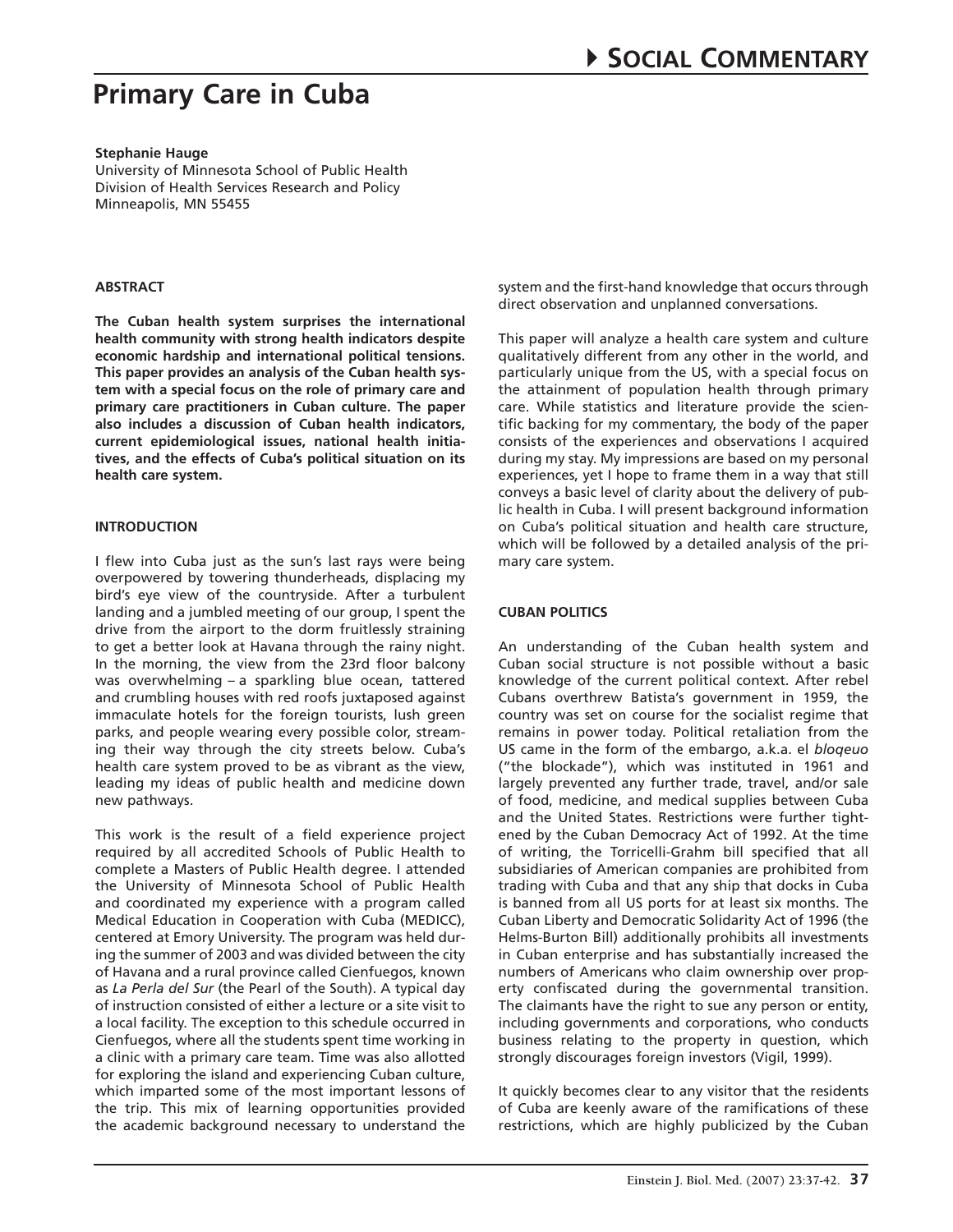media. Most conversations will eventually turn to a discussion of the blockade and its consequences. Cubans speak freely about "the special period" - the years directly following the enactment of the Torricelli-Grahm bill and the fall of the Soviet Union, Cuba's strongest supporter and trade partner. Extreme financial hardship, electrical blackouts, hunger, and a severe lack of physical resources mark the mid-90s as the Cuban equivalent of the American Great Depression.

To the frustration of many Cubans, the tension between Cuba and the US does not seem to be lessening. Fidel Castro's increasing age obviously invites speculation from both nations about the political future of the country. While the vast majority of the Cubans my classmates and I met expressed a great affection for American citizens, they expressed an equal amount of frustration towards the political situation between the two countries.

### **The Cuban Health Care System**

As with everything else in Cuban society, the health care system is a nationalized public program. The current system was initially created in 1961 by the Cuban Ministry of Public Health, which was charged with the task of developing universal care. In the years since, the system has continued to develop and diversify. The system is a relatively seamless combination of public health and medicine; most Cubans are unable to fathom a system that separates the two. The overall structure and its components are based on the guiding principles set out in the Public Health Act of 1983 and corresponding articles in the Cuban constitution: socialized medicine as a responsibility of the government, free universal access, an emphasis on prevention and public participation, the intelligent employment of technological advances, the total integration all systems and levels of care, and working in medical cooperation with foreign nations (Sanchez, 1999).

#### **Structure**

The deliberate planning and nationalized system has created a very methodical structure for healthcare in Cuba. The levels of administration coincide with the corresponding levels of government – municipal, provincial, and national. Each tier finances and directs initiatives based on community needs assessments, constituent interests, and health indicators. Medical attention is also split into three common ranks – primary, secondary, and tertiary. The primary care level is charged with providing health promotion and protection, along with the resolution of the minor health issues that account for an estimated 80 percent of total health concerns (Sanchez, 1999). Local facilities such as *consultorios* (clinics) and *polyclinics* (multi-specialty clinics), as well as the homes of patients are the sites for providing the primary level of care. At the secondary care level, care is designed to handle the 15 percent of health problems that result in patient hospitalization. Finally, tertiary care is designed to treat the remaining five percent of health problems – situations where illness has resulted in severe complications. Tertiary care situations are handled in specialized hospitals and institutes throughout the country.

The designations for the types of medical care follow general medical standards. Ambulatory care corresponds to patients that are responsible for the administration of their prescribed treatment and do not require hospitalization or extended follow-up care. Stationary care is for patients who should be confined in their activities and/or living situations in order to be correctly treated, diagnosed, and rehabilitated. Non-permanent hospitalization, home confinement, and admittance to long term, specialized care facilities are types of stationary care commonly employed by physicians. Emergency care is provided locally by on-call family doctors who triage patients and transfer them to the designated emergency community polyclinic or hospital when necessary.

### **Epidemiology**

Epidemiological surveillance is seen as an instrumental part of the Cuban health care system; all levels of health care and administration participate in data collection and research. Centers of epidemiology and hygiene are found in each municipality and province, along with specialists working within community polyclinics and all facilities that are used above the primary care level. Cuban epidemiological work consists of health services research and planning, educating health professionals, researching illness and health outcomes, and organizing community health programs according to the evidencedriven needs of the population.

Based on their epidemiological research, Cuba has designated four programs as the current main initiatives of the national system – maternal and child health, the aging population, control of communicable diseases, and chronic illnesses. Maternal and Child Health focuses on the maintenance and improvement of Cuba's already impressive infant and maternal mortality rates, promotion of reproductive health and breast feeding, prevention of low-birth weight babies and hypertension during pregnancy, and early detection of cervical and uterine cancers. The Attention to the Elderly program deals with the rapidly increasing percentage of the Cuban population over age 60. Specific program activities include the prevention and continual monitoring of disabilities, provision of special attention for patients with decreased mental functioning, and promotion of a healthy physical and psychological aging process. Control of Communicable Diseases is the initiative designed around diseases that are particularly detrimental to the Cuban population. During my visit in the summer of 2003, the illnesses of most concern were tuberculosis, respiratory infections in young children and the elderly,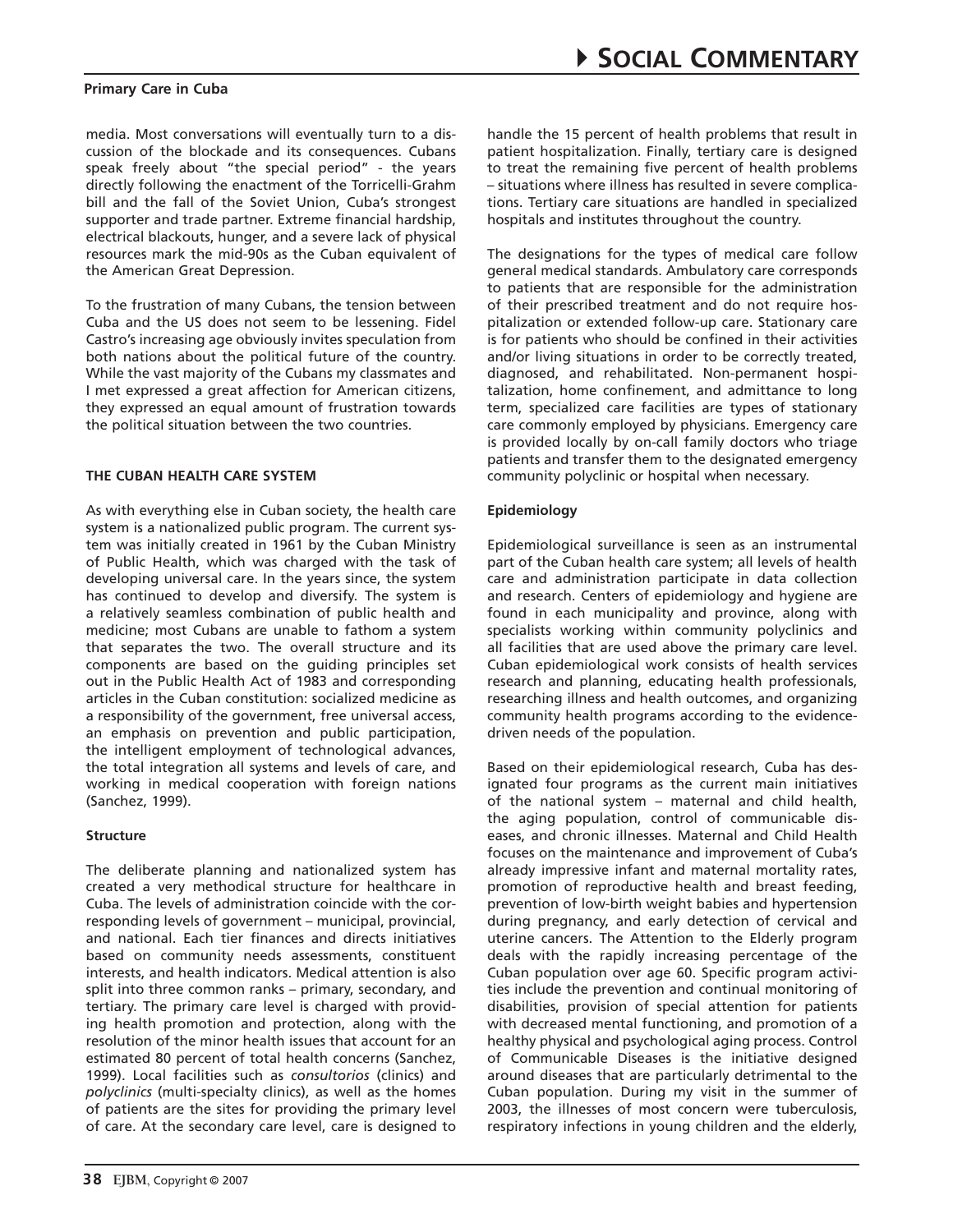neurological syndromes, sexually transmitted infections (STIs), leprosy, leptospirosis, and immunization-preventable childhood diseases. Mosquito-borne illnesses like dengue and malaria were on the decline due to increased prevention efforts, including insecticide use and education about breeding grounds. Finally, the Control of Non-Communicable Diseases program deals with the 90 percent of Cuban fatalities attributed to chronic illness. Heart disease, malignant tumors, asthma, and diabetes mellitus are some of the largest chronic health problems facing the Cuban population (Sanchez, 1999).

#### **Health Indicators**

By any standards, Cubans are among the healthiest people in the world. The health outcomes rival far more economically and technologically advanced countries and are produced at a fraction of the cost. The general sense of well-being in Cuba is a huge point of pride and results in health professionals and laypeople alike delving into a recital of the statistical health highlights in daily conversation. The Pan American Health Organization (PAHO) provides statistics on key socioeconomic and health indicators for countries in the Americas. The chart below compares Cuba to the US and Ecuador, a country similar to Cuba in size and economic status.

This chart shows that the US leads Cuba in indicators like maternal mortality and life expectancy. However, Cuba surpasses the US in infant mortality, physician supply, and immunization rates. While Cuba receives the same third-world designation as Ecuador by financial analysts, Cuba's health outcomes effectively separate it from other economically disadvantaged countries.

## **Effects of the Embargo**

Throughout the island, posters and signs protest the embargo. The most common one in the clinics and hospitals is a large fist crashing through a brick wall, with large red letters proclaiming "Break the Blockade!". The Cuban medical community's frustration with the ban is fueled by its constant battle for supplies and technology. The treatment of patients is more complicated than it would be without the restrictions – physicians routinely write prescriptions with the names of three or four alternate medications, as the first choice is often unavailable at the local pharmacy. Cuba has moved to manufacturing almost all of its own medications and immunizations and strives to continually increase the number of available medications. While sufficient to deal with most common health conditions on the island, the health system is unable to replicate top-tier cancer combatants, AIDSfighting cocktails, and complex remedies used to combat rare and life-threatening conditions. Additionally, for ease of manufacture, many medications are produced in an injectable form that requires administration by a physician or nurse, necessitating patients to make daily trips to the consultorios during their treatment course.

| <b>TABLE 11 COMPARISON OF HEALTH AND SOCIOECONOMIC INDICATORS</b><br><b>FROM THE US, CUBA, AND ECUADOR</b> |                      |        |         |
|------------------------------------------------------------------------------------------------------------|----------------------|--------|---------|
| PAHO 2004 Indicators*                                                                                      | <b>United States</b> | Cuba   | Ecuador |
| Population (1,000s)                                                                                        | 297,043              | 11,328 | 13,192  |
| Annual GDP growth rate                                                                                     | 2.4                  | 1.1    | 3.4     |
| Life expectancy at birth                                                                                   | 77.4                 | 77.0   | 71.2    |
| Infant mortality rate (per 1,000 live births)                                                              | 6.8                  | 6.3    | 24.6    |
| Under 5 mortality rate (per 1,000 live births)                                                             | 8.3                  | 9.5    | 53.5    |
| Maternal mortality rate (per 100,000)                                                                      | 9.9                  | 39.5   | 81.1    |
| Communicable disease mortality rate                                                                        | 30.0                 | 48.1   | 102.0   |
| Percent Immunized for MMR (<1yr)                                                                           | 92                   | 99     | 99      |
| Physicians per 10,000 inhabitants ratio                                                                    | 27.9                 | 60.4   | 16.4    |
| Percent Low birth weight babies                                                                            | 8                    | 8      | 9       |
| Suicide mortality rate                                                                                     | 10.4                 | 15.9   | 5.9     |

\*Pan American Health Organization (PAHO), 2004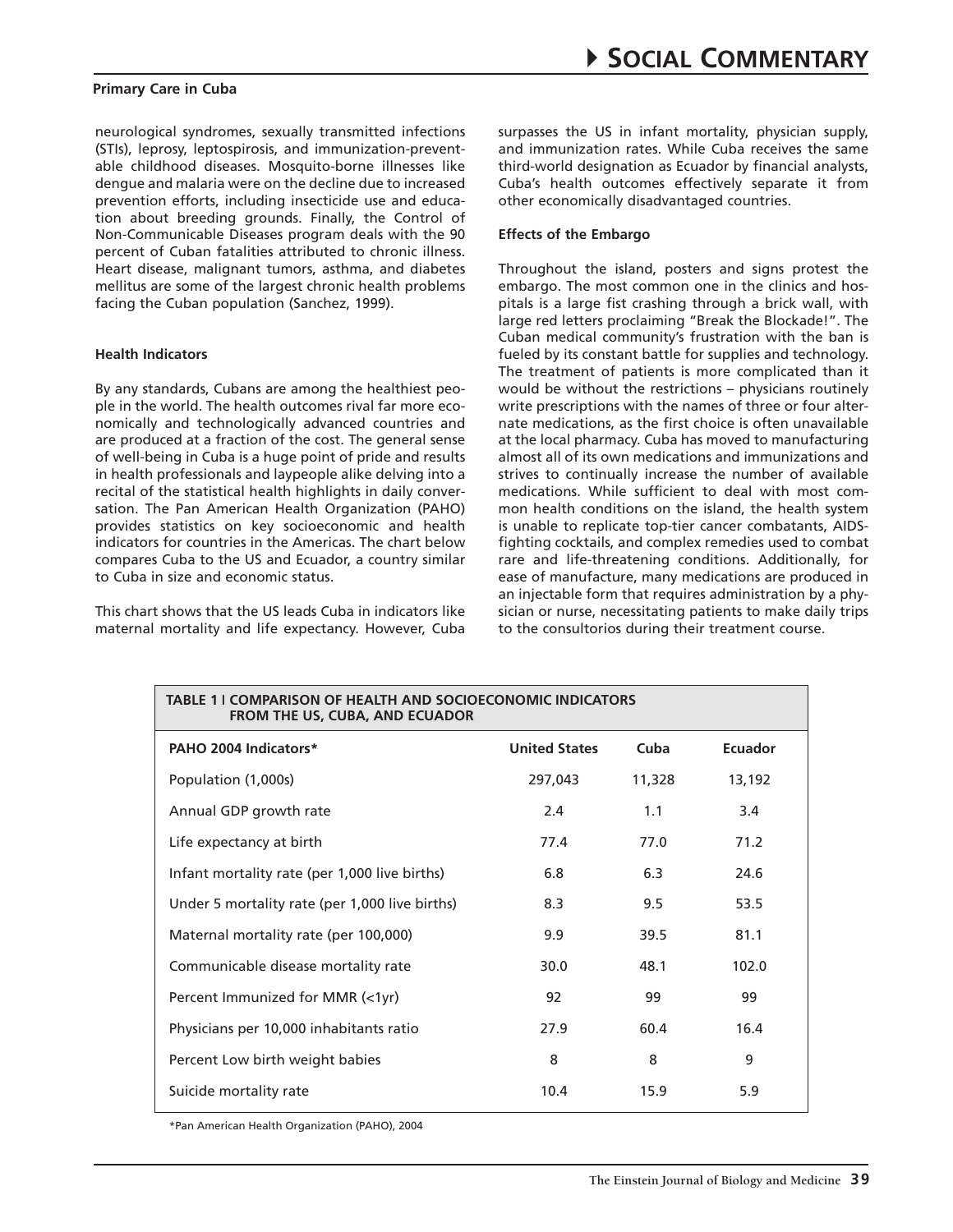Medical equipment and advanced technologies are the supply areas most drastically affected by the political stand-off between the two countries. Of the relatively few international manufacturers and shipping companies that are not subsidiaries of American companies, even fewer are willing to risk severing trade relations with the US by doing business with Cuba. The equipment that we observed in health care facilities were often outdated by several generations and in extremely high demand. The pediatric dialysis machines at a hospital in Havana were on a 24-hour operating schedule and still had patients on a waiting list. The US retains the right to grant licenses for the sale of specific medical supply items to Cuba, but the actual practice of this activity is cost-prohibitive. Despite creative solutions and valiant repair efforts, a prolonged continuation of the situation threatens to jeopardize the health of those needing the assistance of new technologies.

## **Primary Care and Public Health**

In Cuba, medicine is public health and public health is medicine: there are no dividing lines, no turf fights, and no finger pointing. An explanation of the American system results in confusion and disbelief. Identifying oneself as a public health student, but not a medical student (or vice-versa) was a concept as ridiculous as time travel – theoretically possible, but nonsensical in practicality. Specialized training in public health is not required because the curriculum is fully integrated throughout physician and nursing education. The Cuban primary care system is a qualitatively different way of improving and maintaining the health of the population and its successes logically lead to a questioning of the traditional medical model used in the US.

## **Practitioners**

The burden of the public health system rests on the shoulders of primary care practitioners. Its core workers are the doctors and nurses that form the consultorio (clinic) teams in each neighborhood. Since it began in 1984, the assignment of a nurse and doctor to every 150 families has established a solid foundation for continual community-based patient care (Reed, 2003). The consultorios are deliberately built to be easily recognizable – they are two-story, whitewashed buildings with their consultorio number and the number of their health area (groups of five to seven consultorios) clearly visible on the front. The nurse, physician, and their respective families live either in the second-story apartment in the consultorio building or within a neighboring house. In addition to the neighborhood consultorios, physicians are assigned to many other sites that allow for community care, including schools, factories, day-care centers, maternity homes, and *casas de abuelos* (elderly day-care facilities). All local physicians also spend rotating nights on-call at the local polyclinic. At each location, all care coordination and health promotion activities are the duty of the primary care team.

## **CARE Program**

The public health/primary care integration effort is based on the Cuban philosophy of continuous care. The employed method of community care is based on the CARE program – Continuous Assessment and Risk Evaluation. At each level of care, the system allows for the constant monitoring and care of individuals while also providing a real-time surveillance system. Every person in the community is assessed for risk factors, demographics, present illness, and living environment. A category and designation are then assigned, monitored, and adjusted accordingly at each subsequent visit. There are four risk groups an individual can be assigned to. Group I is the *Sanos*, the people who are currently healthy and free of significant risk factors. Group II is *Riesgos*, the group for individuals with identified risk factors. This group is further subdivided; for example, a smoker receives a designation II-7A, meaning Health Group II, Risk Factor 7 (Respiratory), behavior A (smoking). Those in Group III are persons with diagnosed conditions, mainly those that are temporary or non-life-threatening. Group IV is the category for those who are chronically ill or disabled, either due to genetics or accidents. These designations allow consultorio teams to quickly and easily report detailed epidemiological information to the local surveillance centers.

At the individual consultorio level, this system effectively classifies all the patients under the jurisdiction of the clinic and allows for better surveillance of those who need or are at risk of requiring further follow-up care. The consultorio teams are extremely vigilant about following this protocol. During home visits, the team I worked with could immediately recall any individual's risk category and overall health designation from memory or by checking their all-resident health file. Many patients also knew their own classification and the rationale for it, displaying an elevated personal awareness of how individual health fits into a broader population view.

The population level benefits of the CARE program are substantial. Having a central practitioner diagnose, track, and report illness and risk factors at the consultorio level allows for sophisticated health monitoring. Double reporting is minimized, as each resident is only reported by the consultorio doctor to whom they are assigned. Beginning epidemics can be identified at early stages and quickly pinpointed to the exact neighborhood and residence needing attention.

## *Terranos*

A substantial portion of the success that the primary care team has in promoting public health is due to the *terranos*, or home visits. Most weekday afternoons are set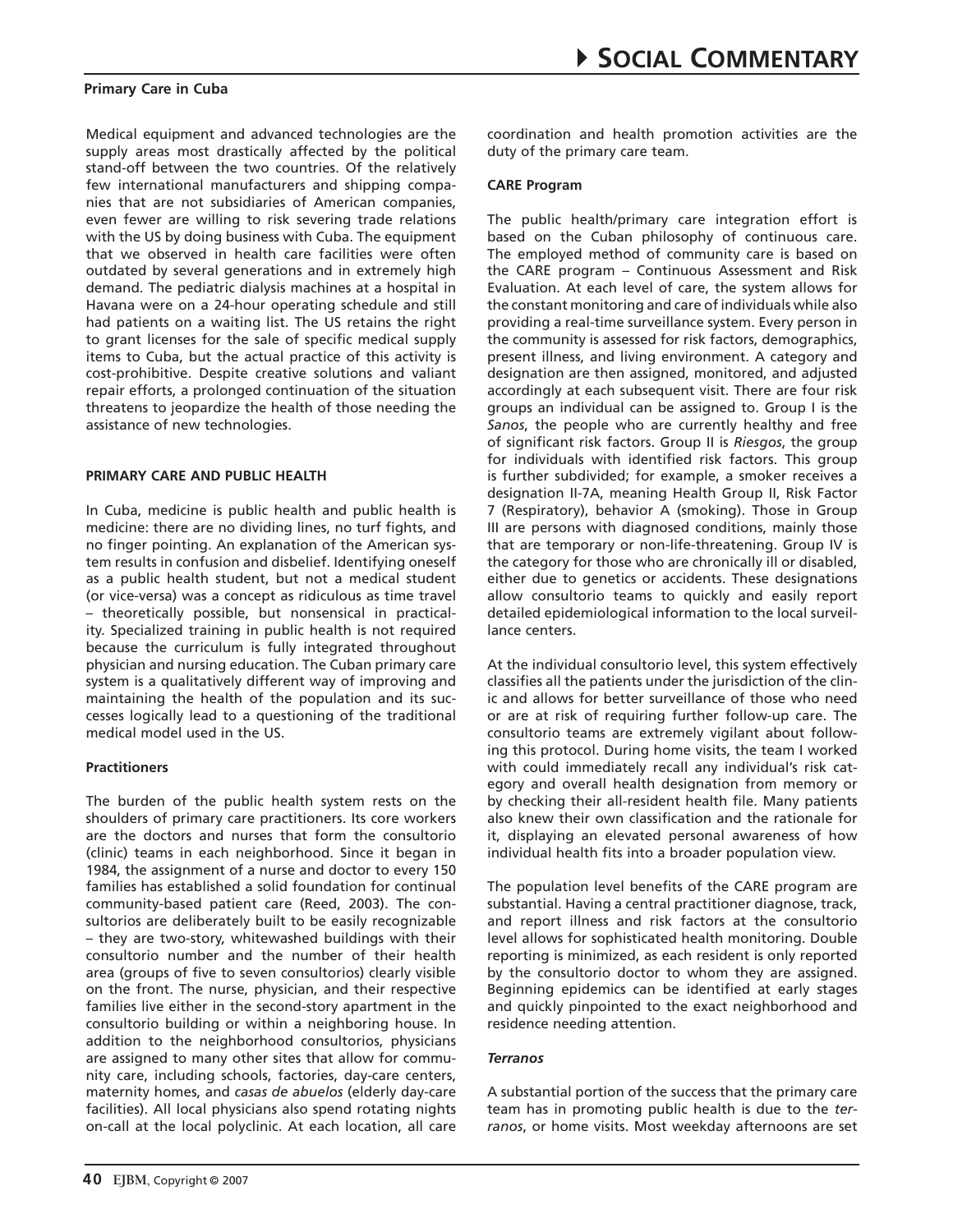aside for the doctor and nurse to make short visits to the homes in their neighborhood and visit with residents. While working with the local health team, we would first stop at the homes of people who were currently ill or who had recently experienced a major life change, such as the birth of a baby or a death in the family. On a day with fewer priority stops, we would perform a semi-annual check on a family's overall health and living situation. Everyone residing in the home is recorded, along with their relation to one another, birth dates, education level, profession, health group, and risk factors. The homes are inspected for environmental and hygienic conditions and are given a corresponding rating, ranging from *Bueno* (good) to *Malo* (bad). Accident risks, pets, structural conditions, and the general environmental atmosphere (air movement, cleanliness, etc.) are all taken into consideration. Additionally, the family's social structure is evaluated on the same scale. The psychosocial dynamics and family interactions are observed for evidence of neglect or abuse. Observations are noted along with the date of the visit and plans for follow-up to correct identified concerns.

The emphasis on the living environment and sanitation is viewed as a key component to a successful public health plan. Making observations and recommending changes to the living conditions of patients improves the health of the population in several ways – it prevents disease transmission, eliminates unnecessary hazards, and can lessen the development of chronic illness from exposure to toxins. The Dengue campaign is a clear example of how the home visit model fits into a larger public health mission: in order to prevent dengue, physicians are trained to inspect homes for areas that could be potential breeding grounds for *Aedes aegypti*, the mosquito that transmits the illness. If such spots are identified, such as uncovered water collection buckets, the resident is educated about the potential hazard and the situation is remedied. Other common examples include the removal of small toys from a baby's playpen, the recommendation to install a handrail on a high, exposed stairway, and reminders to boil all drinking water when a clean tap source is unavailable. These activities create a safer, cleaner neighborhood in which residents can work and live.

#### **Community Outreach**

The community outreach aspect of the Cuban primary care system is one of their greatest strengths. The physicians and nurses in Cienfuegos spend a large portion of their time and effort providing community education and organization. Several mornings a week, groups of elderly citizens ("the Circle of Grandparents") gather in central locations to stretch and do low-impact aerobics. The exercises are led by a physician and/or nurse from the local consultorio and are followed by an educational session. During one of my visits to the group, the lesson for the day included the benefits of breastfeeding and

tips on how to deal with finding foreign objects in a grandchild's nose. The philosophy behind educating this demographic group about such topics is that the grandparents will be better caretakers when they baby-sit and will be more supportive of their own children's parenting choices. An added benefit to participation in the group is that everyone has their blood pressure checked every morning after exercises and the levels are recorded on a card that stays in the consultorio. These efforts result in a group of senior citizens who receive daily exercises appropriate to their age and activity level, are knowledgeable about many health topics, and are very aware of changes in their basic health indicators and overall health.

Community organization and mobilization by the primary care team can also have a dramatic impact on medical supplies. On the last day I visited the consultorio, a blood drive for the surrounding area was in progress. The consultorio spent the prior 48 hours preparing for the event, which included decorating the office, setting up the donation areas, organizing supplies, and cooking a huge amount of food for the expected crowd. The day's goal was set at 100 pints of blood and by mid-morning over 80 pints had already been collected. The atmosphere was festive, complete with music, banners, streamers, and people congregating to talk and dance. A few residents even made a replica of a video camera out of styrofoam and imitated news reporters by interviewing the clinic's staff and volunteers. The blood drive had a celebratory tone, making it an event that people looked forward to and enjoyed participating in. Donations are collected every three months at rotating clinics in the district and the physicians report that the area never has shortages due to the large groups of people who participate in the festivities. The camaraderie between the primary care team and the community was especially evident at this event, resulting in an ample supply of blood for the community and goodwill towards the health care system.

## **Conclusion**

Two months after I arrived, the view out of my Havana dorm window was physically the same but appeared drastically different. The city seemed more familiar, more tired, and more human. A glance off the balcony now revealed the homes of friends, the best place on the boardwalk to sit and talk late into the night, the morning tai chi gathering area, the little French bakery, and the spot where my favorite artist set up his stand at *la feria*. The music that constantly poured out of Cuban houses, hands, and mouths had become a soundtrack that is still impossible to separate from my memories. The land had not changed, but my comprehension of it had. My academic experience with the Cuban health care system paralleled my interaction with the physical landscape of the country. Any initial judgments were challenged, spun, and transformed, developing finally